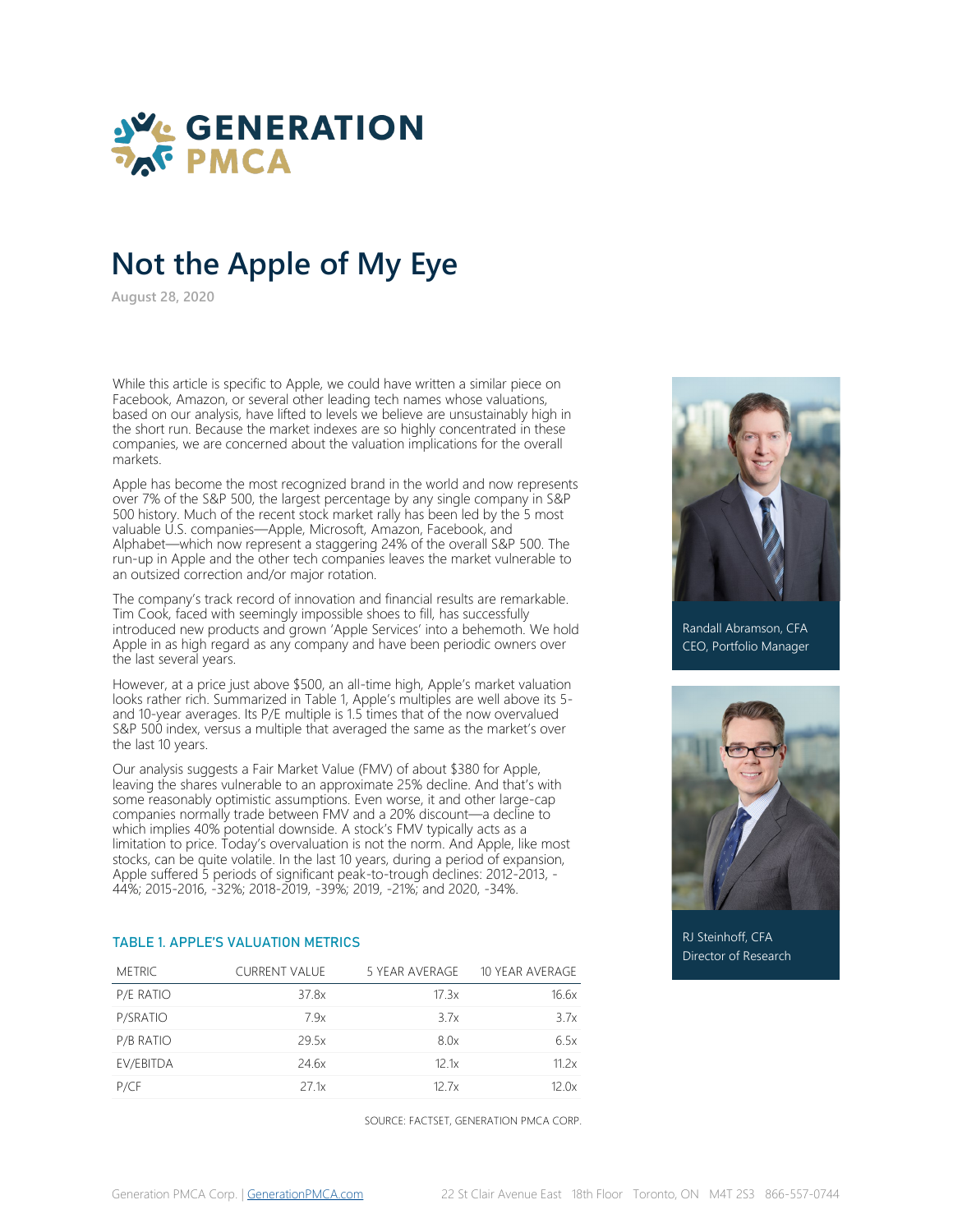Some argue that the ultra-low interest rate environment supports higher valuation multiples. However, the historical relationship between the risk-free rate and valuation multiples is not linear (see our previous article [Accounting](https://generationpmca.com/2020/02/04/accounting-for-interest-rates/)  [for Interest Rates\).](https://generationpmca.com/2020/02/04/accounting-for-interest-rates/) After all, low interest rate environments tend to be accompanied by subdued—or even negative—economic growth, like we are experiencing now.

Adherents to the argument that higher multiples are justified by low interest rates are ignoring the lofty growth expectations embedded in Apple's current valuation. We use today's low rates when we solve for Apple's embedded growth expectations and still find the implied growth rate is the highest since the introduction of the iPhone. Chart 1 illustrates the implied growth calculation where we reverse engineering Apple's market valuation by flipping the typical discounted cash flow valuation equation on its head, using historical share prices, a cost of equity based on trailing 3-year beta, and the 10-year Treasury yield for the risk-free rate.

### CHART 1. APPLE'S IMPLIED GROWTH SINCE THE INTRODUCTION OF THE IPHONE (JUNE 30, 2007 – AUGUST 26, 2020)



SOURCE: FACTSET, GENERATION PMCA CORP.

At almost 8%, investors' long-term growth expectations appear way too optimistic, especially for this juggernaut. For perspective, over the last 20 years S&P 500 earnings per share and sales per share have annualized at 5.4% and 4.5%, respectively. Many of the current S&P 500 constituents were mid-caps 20 years ago that experienced tremendous growth to become the world's biggest businesses today. If we rewind time and narrow current constituents to the top 10% by market cap, the average annualized revenue growth rate drops to just 3.8%. While it's possible that Apple, which already sports a market cap in excess of \$2 trillion and annual revenues above \$270 billion, will grow at more than double the trailing 20-year growth rate achieved by the world's largest companies, the real issue for investors is that an investment in Apple today is banking on it.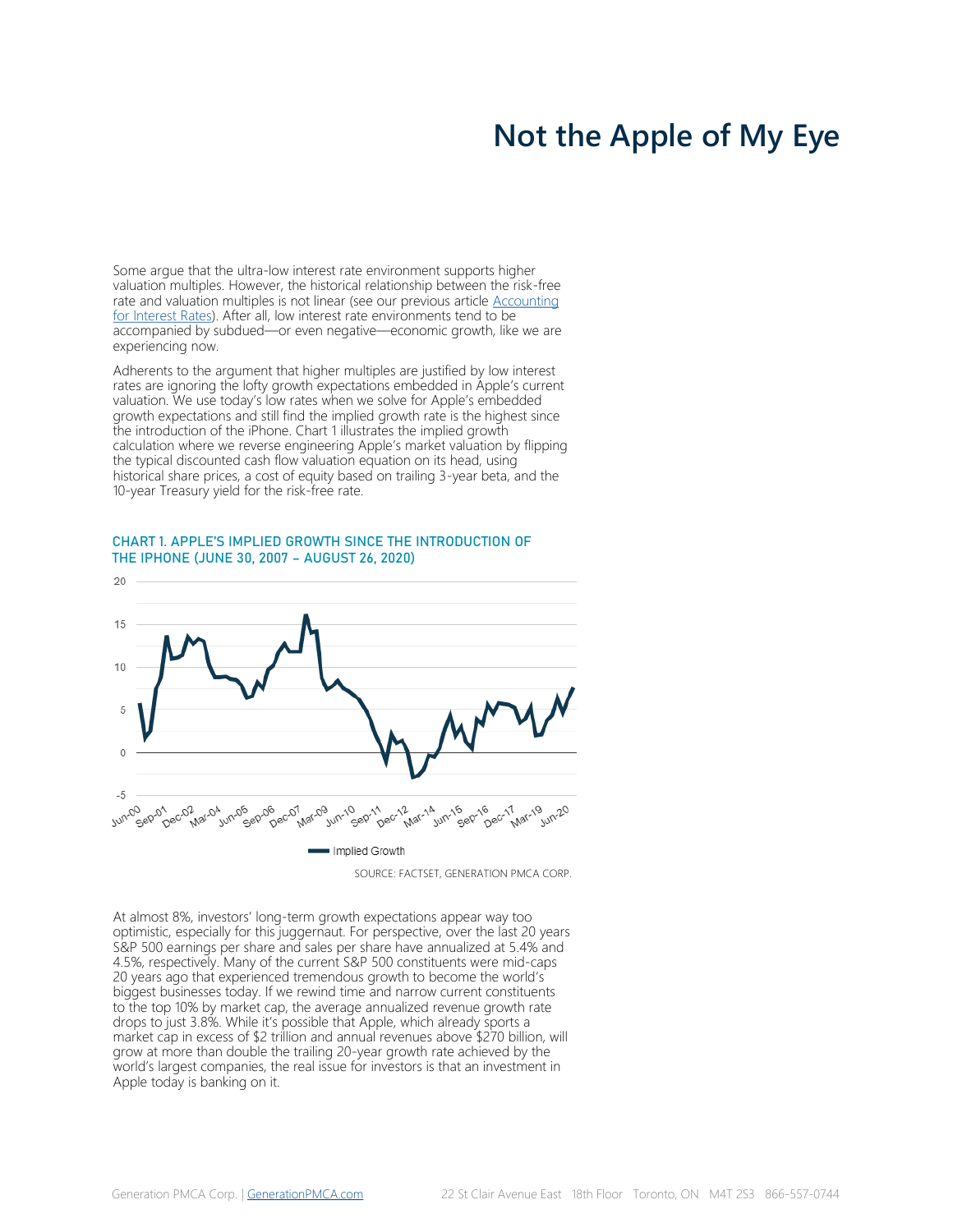Apple's weighting in the S&P 500 has surged to 7.2%, well above IBM's previous 35-year record as the index's largest position. Since 1980 only 4 other companies have led the S&P 500 in market cap—IBM, GE, Exxon, and Microsoft. GE and Exxon (as of August 31) are no longer even Dow 30 components. IBM is lower than it was 20 years ago. And one would have had to purchase GE shares prior to 1993 and Exxon before 2003 to show profits today. We Canadians are particularly sensitive to the largest in the land falling from its pedestal—Nortel, Research-in-Motion (now BlackBerry), Potash, and let's not forget Valeant. Clearly past success does to guarantee future success.

Even though everyone seems to already have multiple devices, demand for iPhones, Macs, apps, and Apple's cloud and related services could remain robust for an extended period. Maybe we're underestimating the impact of 5G? What if Apple's autonomous driving initiatives really pay off or the company originates the next big computing platform?

Still, even the most optimistic investor should consider the extreme volatility of market expectations exhibited in the above chart. During Apple's extraordinary ascent, market expectations have fluctuated wildly, ranging from 16% to -2.5%. With the stock priced for beyond perfection, a bad quarter, product flaws, production issues, a cyber-incident, or competitive disruption could lead to a large correction. Investors should wait for doubts about Tim Cook's leadership skills or questions about Apple's ability to innovate to washout growth expectations. We've seen it before and we'll no doubt see it again.

Despite Apple's lofty valuation, it would not be a candidate for short-sale in our view. We believe short sale candidates should be companies with nearterm downside catalysts, poor earnings quality, or other problems. And valuations could extend even further, like they did during the tech bubble. Though the magnetic pull in overvalued stocks should be down toward FMV, they can certainly go higher first.

Regardless, the valuations and index weightings of Apple and other richly valued Info Tech and Communications stocks have potential negative implications for the overall market. Thanks to these companies, the median implied growth of the S&P 500 constituents is 6%, a 20-year high—higher than in the dot-com bubble.